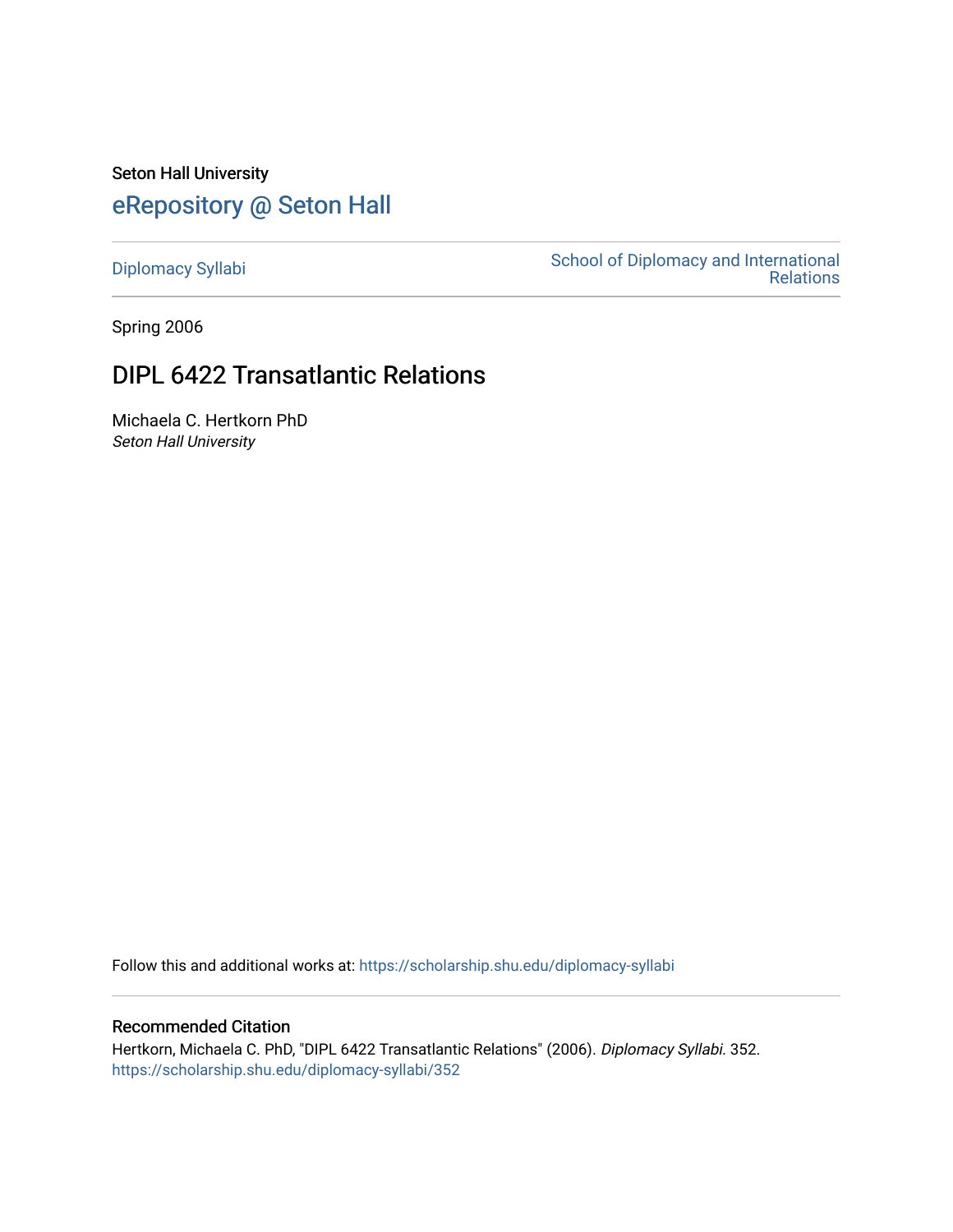## Syllabus offered to School of Diplomacy and International Relations, Seton Hall University, Spring 2006 Semester Title of course/seminar: Transatlantic Relations/DI **PL** 6422 Dr. Michaela C. Hertkorn Professor/faculty member, School of Diplomacy, Seton Hall University Adjunct Professor, School of Continued and Professional Studies, New York University hertkoml@shu.edu

## Course title: Transatlantic Relations/DI **PL** 6422

Instructor: Dr. Michaela C. Hertkorn

Class meetings: Wednesday, 8.35 - 10.45 pm Location: Alfieri,# 122 E-mail: hertkomi@shu.edu

#### Methodology and objectives

#### The course addresses the following main objectives:

The course discusses developments in transatlantic and US-European relations. It analyzes the impact of Europe 'moving east' given NATO and EU extension and the last enlargement round in 2004. Core questions are: Which role will Central and Eastern European countries play to transform the alliance and its organizations, like NATO? How will Russia use its influence? Will Turkey become a member of EU? The course examines the changing reality within the European theatre itself and explains European difficulty to speak with a common voice on a variety of transatlantic issues. While the course takes historic developments in transatlantic relations into consideration, it provides an outlook onto how US-European relations might develop in the 21<sup>st</sup> century: from the post-Cold War era to the aftermath of September 11, 2001.

We will analyze and discuss topics that are of continued relevance and common interest to the transatlantic community, through lecture presentations, reading synthesis and active discussions. Students will be encouraged to focus their theoretical research paper on a specific policy or polity issue that has been shaping the transatlantic discourse.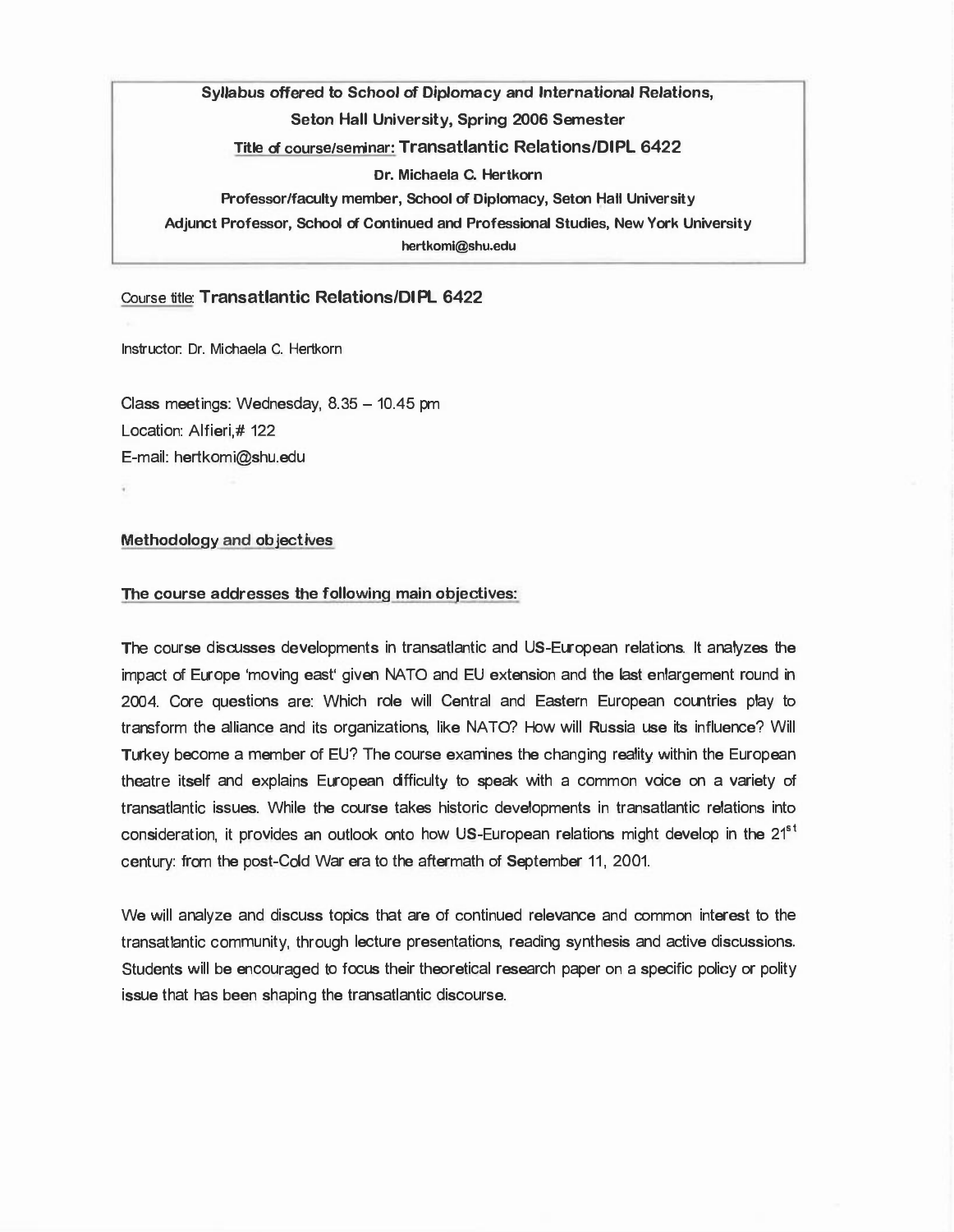## Basis for grade:

All students: Your learning will be measured by

- $\triangleright$  Written research paper, including individual presentation of final paper, final term, 40 %;
- $\triangleright$  Completion of one assigned mid-term paper of approximately 10 pages in length, mid-term, 30 %;
- $\triangleright$  Knowledgeable participation in class, including group work/group presentation, 30%.

## Texts and readings:

We will use the following required books. This syllabus also contains a list of recommended books. A considerable amount of additional literature that might be helpful for your individual research concerning the final has been made available through e-reserves (go to the web pages of Walsh Library, click 'services', then 'e-reserves'. Search by name of instructor. Do not limit your search to this course number. A couple of articles on transatlantic matters was listed through previous courses, e. g. on the EU). The professor may provide further material in the course and point your attention to ongoing research by think tanks that you may access through corresponding web pages.

## Required books:

- 1. Philip H. Gordon & Jeremy Shapiro (2004), Allies at War. America, Europe, and the Crisis over Iraq (Brookings Institution: Washington, DC);
- 2. Richard N. Haass (1999), Transatlantic Relations. The United States, Europe and Problem Countries (Brookings Institution Press: Washington, DC);
- 3. Stanley Sloan (2003), NATO, the European Union, and the Atlantic Community (Rowman & Littlefield), ISBN 0732517508.
- 4. David S. Yost (1998), NATO Transformed. The Alliance' s New Roles in International Security (United States Institute for Peace Press: Washington DC).

## Optional/recommended books

- 5. Christina Balis & Simon Serfaty (2004), Visions of America and Europe (Center for Strategic and International Studies: Washington, DC);
- 6. Jean-Marie Clombani & Walter Wells (2004), Dangerous De-Liaisons. What' s Really behind the War between France and the United States (Melville House);
- 7. Elizabeth Pond (2004), Friendly Fire. The Near-Death of the Transatlantic Alliance (European Union Studies Association);
- 8. Stephen Szabo (2004), Parting Ways. The Crisis in German-American Relations (Brookings Institution: Washington, DC)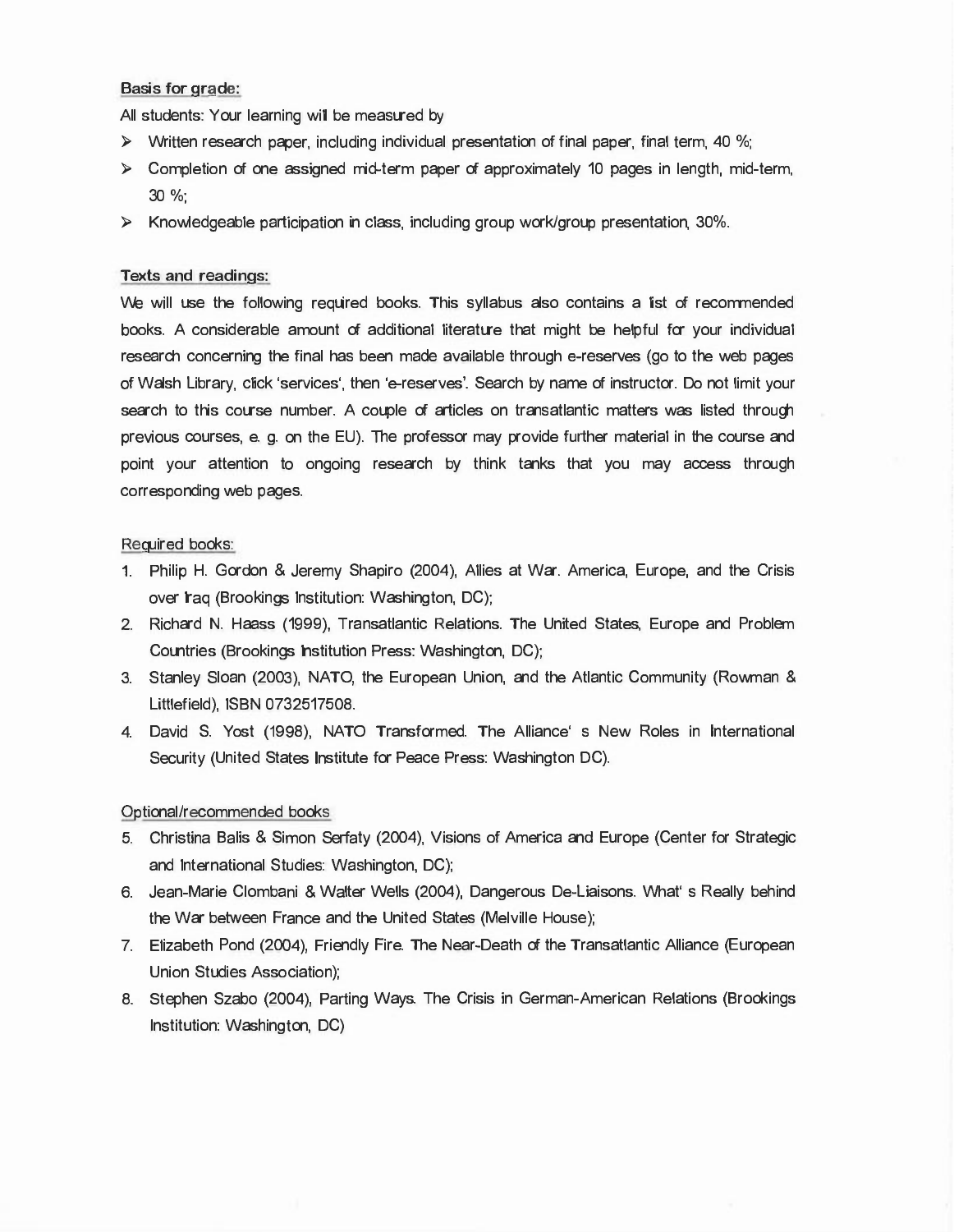Additional sources (for research concerning your group presentation or your final paper)

- 9. Ronald Asmus (2002), Opening NATO' s Door (Council on Foreign Relations: New York, NY);
- 10. Ron Asmus, 'The New Transatlantic Project', *Council on Foreign Relations Review,* January 28, 2003;
- 11. Charles L. Barry & Lennart Souchon (1994), Security Architecture for Europe (National Defense University: Washington, DC);
- 12. Esther Brimmer (2002), The EU' s Search for a Strategic Role. ESDP and its Implications for Transatlantic Relations (Center for Transatlantic Relations: Washington, DC): a copy of this book will be available on reserve for this class at Walsh;
- 13. Zbigniew Brzezinski, 'The Geostrategic Triad. Living with China, Europe, and Russia', *Significant* CSIS *Issues Series,* volume 23, 2001;
- 14. Declaration on NATO Transformation, Brussels, October 6, 2002, www.natopa.int/publication or, start with www.nato.int;
- 15. Jeffrey Gedmin (1997), European Integration and American Interests. What the New Europe Really Means for the United States (American Enterprise Institute: Washington, DC): a copy of this book will be available on reserve for this class at Walsh;
- 16. Robert Kagan, 'Power and Weakness', *Policy Review* (Council on Foreign Relations: New York, NY), June/July 2002: www.cfr.org;
- 17. Charles A. Kupchan (1998), Atlantic Security. Contending Visions (Council on Foreign Relations: New York, NY): a copy of this book is available at Walsh;
- 1 8. Richard Lambert, 'Misunderstanding Each Other', *Foreign Affairs,* March/April 2003;
- 19. Steven Miller, 'The End of Unilateralism or Unilateralism Redux', *Washington Quarterly,*  Winter 2002;
- 20. Joseph S. Nye (2002), The Paradox of American Power. Why the World' s only Superpower Can' t Go it Alone (Oxford);
- 2 1. 'President Bush & NATO's Prague Summit: What's the Real Story' (German Marshall Fund: Washington, DC), November 15, 2002: a copy of the report can be obtained from the GMF in Washington, DC, www.gmf.org
- 22. Joseph Quinlan, Drifting Apart or Growing Together? The Primacy of the Transatlantic Economy (Center for Transatlantic Relations: Washington, DC), Spring 2003: a copy of this report should be available on e-reserves through Walsh;
- 23. Trevor C. Salmon & Alistair J. K. Shepherd (2003), Toward a European Army. A Military Power in the Making? (Lynne Rienner): a copy of this book will be available on reserve at Walsh for this class.
- 24. Simon Serfaty, 'EU-US Relations Beyond Iraq: Setting the Terms of Complementarity', *Euro-Focus* (Center for Strategic and International Studies: Washington, DC), April 2003;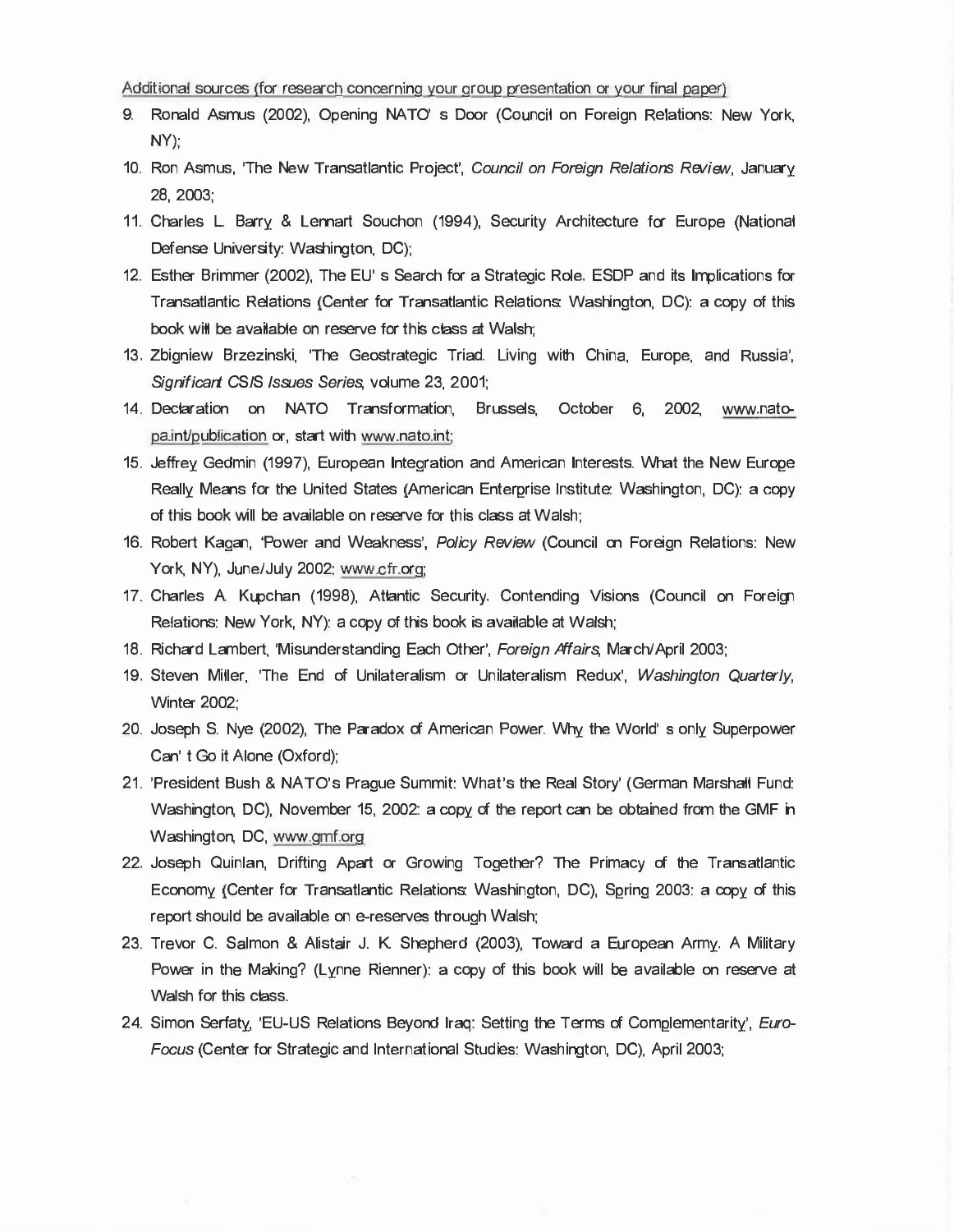- 25. W. R. Smyser (1999), From Yalta to Berlin. The Cold War Struggle over Germany (St. Martin' s Press, New York, NY);
- 26. The US National Security Strategy, September 2002 (document can be obtained from the web pages of the White House, see 'national security': www.whitehouse.gov);
- 27. 'Toward the Common Good. Building a New US-Russian Relationship, East West Institute Brief, July 2001: www.iews.org;
- 28. 'Transatlantic Relations after 11 September', EU/US News (European Commission: Brussels), January 8, 2002: www.eu.europa.int A copy of this report should be available as ereserve through Walsh;
- 29. 'Westward, look, the land is bright', *Economist,* October 26, 2002.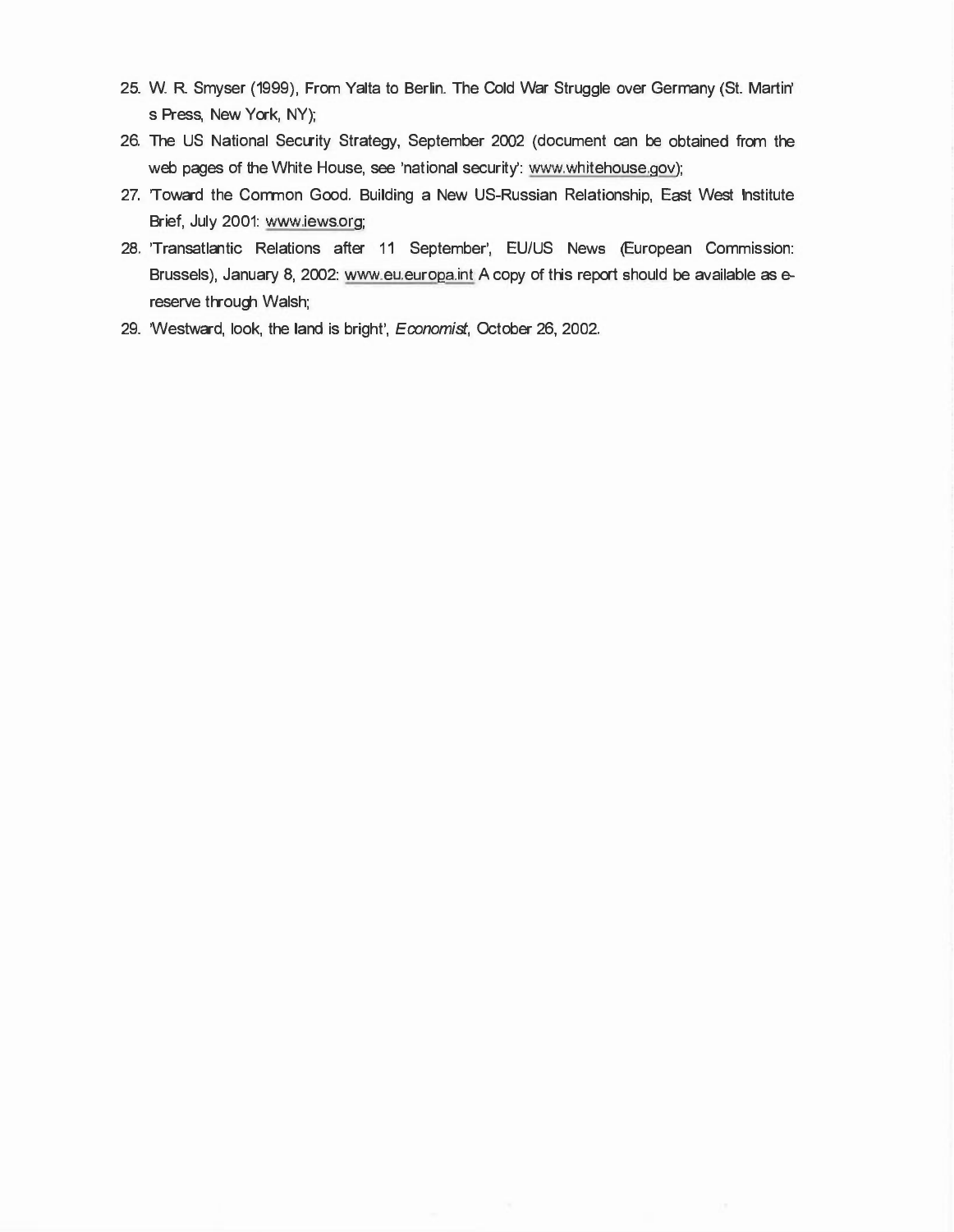| <b>Sessions</b>         | <b>Topic</b>                                                                                                                                                                                                                  | <b>Readings</b>                                                                                                                  |
|-------------------------|-------------------------------------------------------------------------------------------------------------------------------------------------------------------------------------------------------------------------------|----------------------------------------------------------------------------------------------------------------------------------|
| Week 1.<br>1/11         | Introduction: providing the context for the topic                                                                                                                                                                             | No reading due - please brin                                                                                                     |
| Week 2.<br>1/18         | Transatlantic Relations in the Cold War period: the summary<br>of a complex history                                                                                                                                           | Sloan, 'The Bargain through                                                                                                      |
| Week 3.<br>11/25        | The Transformation of NATO in the 1990s                                                                                                                                                                                       | Yost, 'NATO during the Cold<br>• Sloan, 'The United States ar<br>Fundamental Factors', p. 73                                     |
| Week 4.<br>2/1          | The policy level of transatlantic relations: visions, ideas                                                                                                                                                                   | Sloan, 'The Future of the Tra<br>Community?', in Sloan, p. 1!<br>" Yost, 'Prospects and Challer                                  |
| Week 5.<br>2/8          | The polity level of transatlantic relations: actors                                                                                                                                                                           | Sloan, A New Transatlantic<br>$\blacksquare$<br>Sloan, p. 16 - 185;<br>$\blacksquare$ lbid., p. 217 – 229.                       |
| Week 6.<br>2/15         | The cooperation of NATO and EU (with international and<br>regional organizations) in matters of international peace and<br>security                                                                                           | Yost 'Crisis Management a<br>Sloan, 'NATO's Post-Cold\<br>٠                                                                      |
| Week 7.<br>2/22         | Issues of tension among allies - the pre-9/11 perspective                                                                                                                                                                     | Haass, 'Introduction' in Haas<br>۰.<br>Please select two chapters/i<br>on Cuba, Kemp and Rudolf<br>Silvestri on Libya, Baker/Sti |
| Week 8.<br>3/1          | Issues of tension among allies - the post-9/11 perspective                                                                                                                                                                    | Gordon & Shapiro, part II: 'T<br>$\blacksquare$<br>Ibid., part II, chapter 5: 'The<br>٠                                          |
| Week 9.<br>3/8          | <b>Spring Break</b>                                                                                                                                                                                                           | No additional reading                                                                                                            |
| <b>Week 10.</b><br>3/15 | Mid-term paper due<br>In more detail, 9/11 and its aftermath I: Has it strengthened<br>transatlantic relations or deepened the divide? (How<br>European governments and the EU perceive the new<br>American security agenda). | Gordon & Shapiro, 'Bush an<br>Shapiro p 47 - 75;<br>- More articles will be provide                                              |
| <b>Week 11.</b><br>3/22 | Preparation of group presentations<br>In more detail, 9/11 and its aftermath II: Has it strengthened<br>transatlantic relations or deepened the divide? (The US and<br>its Allies on the particular issue of Iraq).           | Gordon & Shapiro, chapter 6<br>ш.<br>Ibid., 'What Next?' and 'Res<br>More articles will be provide<br>$\blacksquare$             |
| Week 12<br>3/29         | <b>Group presentations</b><br>Groups will choose a policy issue of contemporary relevance<br>to transatlantic relations. The issue in question can refer to                                                                   | No additional reading                                                                                                            |